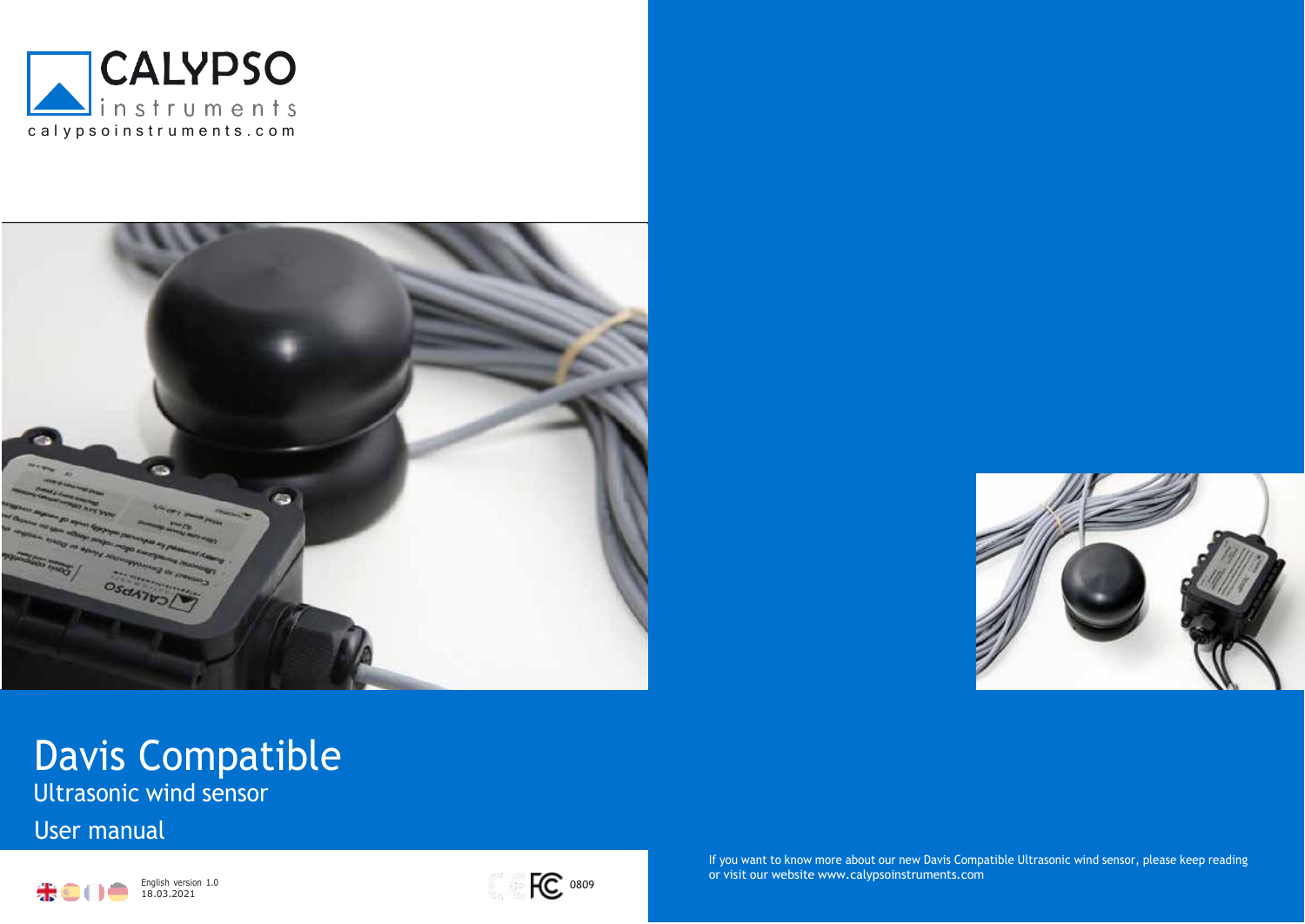- 0. Product overview
- 1. Package content
- 2. Technical specifications
- Dimensions wind sensor
- Weight wind sensor
- Dimensions box
- Mechanical data
- Power
- Attached cable
- Connections
- Internal connections
- Sensors
- Wind information
- Easy mount
- Limitations
- Quality control
- 3. Installation
	- Battery placement
	- Wind sensor and box connection
	- Console configuration
- 4. General information
	- General recommendations
- Maintenance and repair
- Warranty

Thank you for choosing the Davis Compatible Ultrasonic wind sensor from Calypso Instruments.

· Both shape and firmware have been enhanced for an improved rain performance, being this point key for static applications such as weather stations.

· Mechanical design has been revamped making the unit more robust and dependable.

· Powered by two lithium batteries, with a duration of 3 years.

Applications for the Davis Compatible Ultrasonic are the following:

Weather Stations | Air Quality Gardening | Agriculture

# 2. Package content

The package contains the following: · Ultrasonic Wired Wind Instrument connected to the Box with a 12m cable + cable 50cm to connect to Davis Station. · Two lithium batteries. · Serial number reference in the back of the packaging. · Quality control reference in the same place as the previous one. (Both shown in the Image 1) · User Quick guide at the back of the packaging

and some more information useful for the customer.

- · Connection instructions picture including at the box package.
- · M4 headless screw (x6)
- $·$  M4 screw (x3)

Quality control passed



Image 1. Serial number/Control quality label

# 0. Index 1. Product overview 3. Technical specifications

Davis Compatible Ultrasonic wind sensor is made up of the wind sensor and the Davis compatible box.







Image 2. Main dimensions of the wind sensor.

3.5 Mechanical data

3.3 BOX **Dimensions**  $\cdot$  127 x 70 x 38 mm 3.2 Wind sensor Weight · Weight: 210 grams



Image 3. Davis compatible box.

M4x0,5





Image 5. Screw Holes positon.

**CALYPSO** nstruments

Davis Compatible User manual









Image 4. North Mark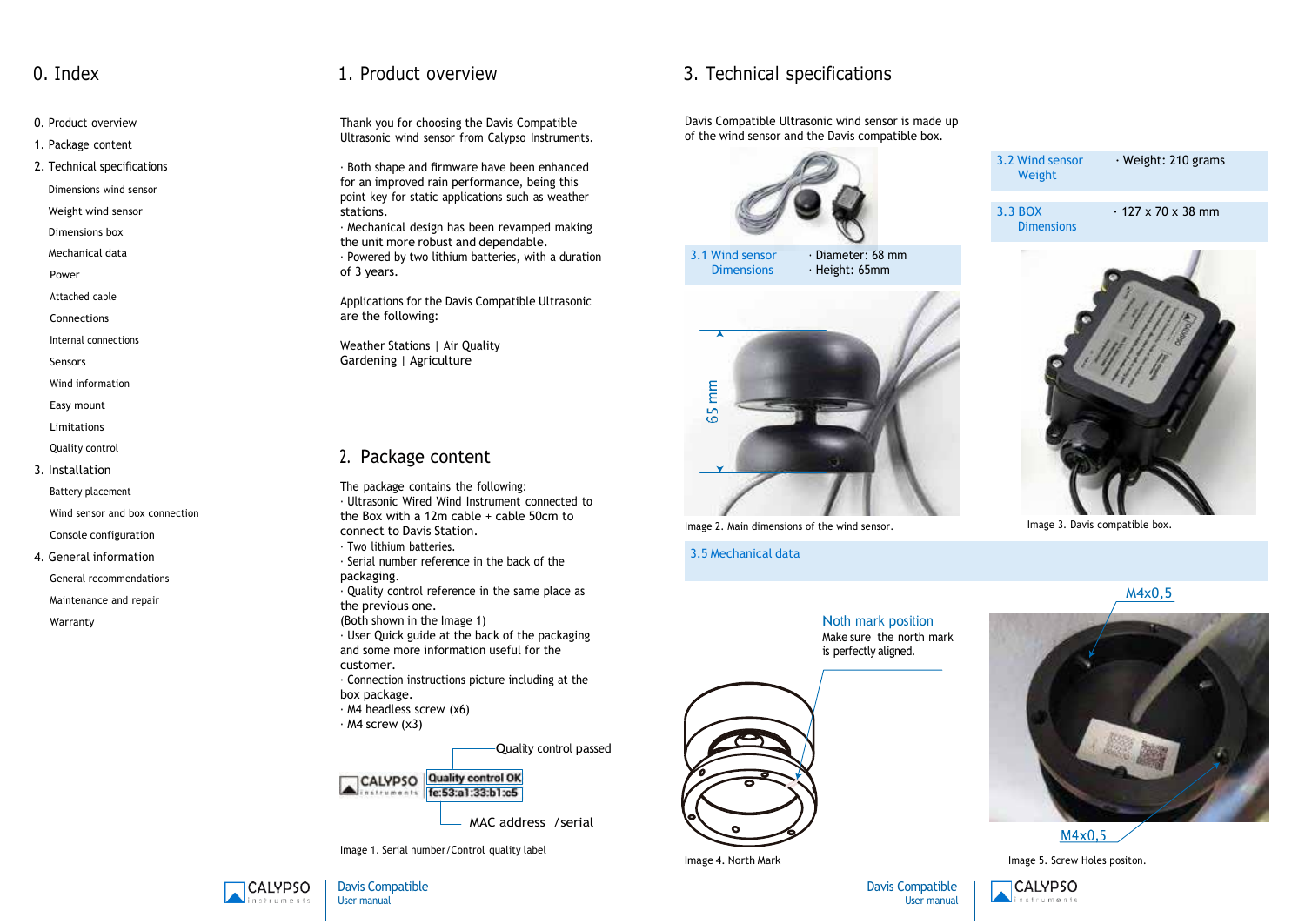## 3. Technical specifications (continuation)

| 3.6 Power                                                                                                                                                                      | · 2xAA, 3.6V Lithium primary<br>batteries (duration 6 years) | 3.10 Sensors<br>$\cdot$ Ultrasonic transducter (4x)                                                                                                                                                                         |
|--------------------------------------------------------------------------------------------------------------------------------------------------------------------------------|--------------------------------------------------------------|-----------------------------------------------------------------------------------------------------------------------------------------------------------------------------------------------------------------------------|
| 3.7 Attached cable                                                                                                                                                             |                                                              | The wind sensor has been designed to avoid any<br>mechanical parts to maximize reliability and<br>minimize maintenance.                                                                                                     |
| The Davis compatible ultrasonic wind sensor<br>incorporates 12m of cable between the wind sensor<br>and the box.<br>50cm of cable terminated in RJ-11 comes out of the<br>box. |                                                              | The transducers communicate between themselves<br>two by two using ultrasonic range waves. Each<br>couple of transductors calculates the signal delay<br>and gets information about both, wind direction and<br>wind speed. |
| 3.8 Connections                                                                                                                                                                | · Modular Connector (RJ-11)                                  | 3.11 Wind<br>$\cdot$ Speed Range: 0-40 m/s<br>· Direction Range: 0-360 °<br>information                                                                                                                                     |
| 3.9 Internal Connections                                                                                                                                                       |                                                              |                                                                                                                                                                                                                             |

Inside the box there are two connectors, one where is connected the wind sensor and other where is connected the cable for the Davis Station.



Image 6. Wire connections.

### Davis compatible unit connections:



### Wind sensor connections:

| Yellow         | <b>Brown</b>    |
|----------------|-----------------|
| DATA Rx        | $VCC (Power +)$ |
| Green          | White           |
| <b>DATA Tx</b> | GND (Power -)   |

avoid any ty and

3.12 Easy mount and the set of the set of the set of the set of the set of the set of the set of the set of the set of the set of the set of the set of the set of the set of the set of the set of the set of the set of the - 3 x M4 inferior female thread

The wind sensor has lateral and inferior female thread. It can be mounted either on a plate (inferior screws) or on a tube (lateral screws).



### Mounting accessories

### Pole mount up to 52 mm



Flat mount



Aluminio and Carbon Fiber poles

The box can be attached to the pole with cable ties or similar.



Davis Compatible User manual

**CALYPSO** 

nstruments





Adapter to Poles up to 39mm

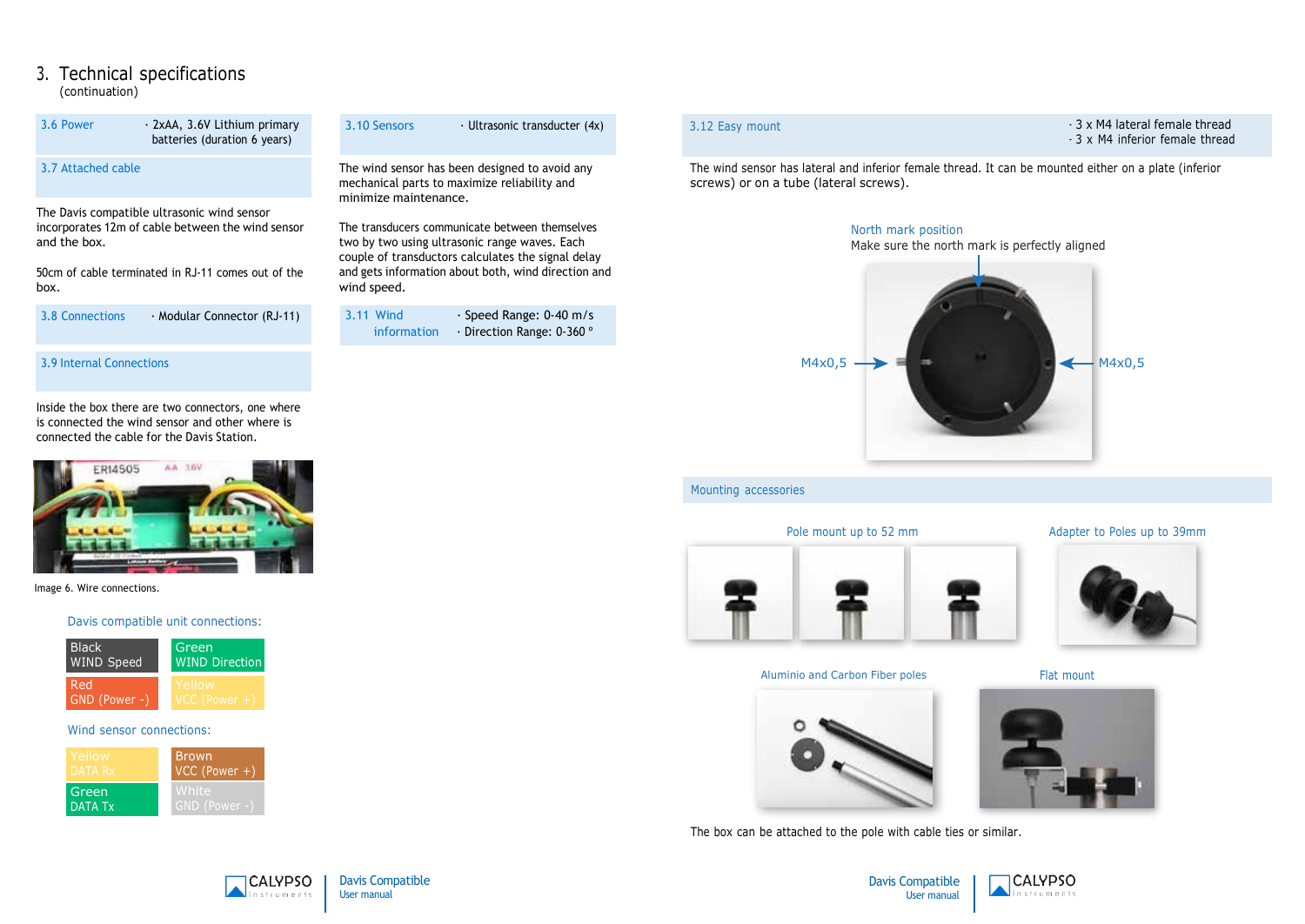## 3. Technical specifications (continuation)

### 3.13 Limitations

Wind sensor is engineered to be a robust device with minimal downtime. This new shape has been designed for optimum water spillage which implies lower probability of ice formation. Frost might affect measurements if it blocks the wave path.

The box has IP68 rating (outdoors & underwater).

The input wires are protected by Transient Voltage Suppression (TVS) diodes. Also, the instrument body is built in Polyamide.

### 3.14 Quality control

Every single unit is automatically calibrated on a wind tunnel. A Q/C report for both module and angle is generated and kept in our files. Standard deviation is checked to warranty that each unit has been calibrated to the highest standards.

# 4. Installation

The installation of Davis Compatible Ultrasonic wind sensor is very easy.

### 4.1 Battery placement

When you receive the Davis compatible ultrasonic wind sensor, you have to put the included batteries inside the box.

Remove the screws to open the box and insert them in the battery holder in the correct position, after that close the box with the screws.



Image 7. Battery placement.

4.2 Wind sensor and box connection

Once you have mounted the wind sensor and box in a suitable location, insert the RJ-11 end into the cable access port of the 'Sensor Interface' and firmly insert the RJ connector into the socket labeled WIND.



Image 8. Connection to Sensor Interface.

4.3 Console configuration

To configure the console: 1.Enter the Setup Mode by pressing DONE and the – key at the same time.

2. Press DONE repeatedly to scroll through the screens until you come to the Wind Cup Size screen.

3. Press the + and - keys to toggle the sizes until OTHER appears.

4. Press and hold the DONE key to exit Setup Mode and return to the Current Weather Screen.



Image 9. Davis Console.